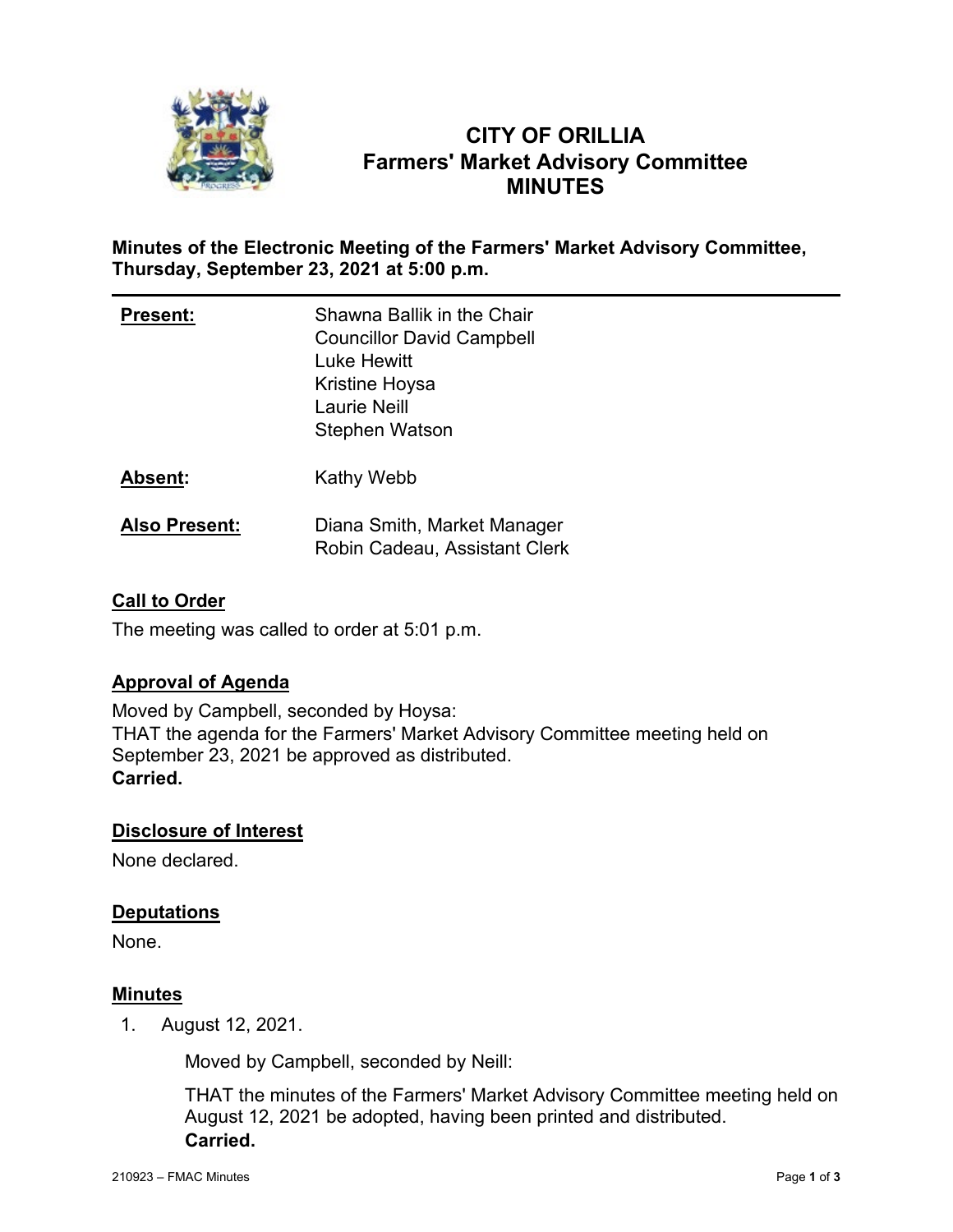### **Closed Session**

There were no closed session items for this meeting.

#### **Correspondence - Information Items**

None.

#### **Correspondence - Action Items**

1. Market Manager - re Christmas Markets.

Moved by Campbell, seconded by Hoysa:

THAT, further to the memo dated September 21, 2021 from the Market Manager regarding Christmas Markets, the Farmers' Market Advisory Committee endorses the staff recommendation to hold the Markets on Wednesday, December 15 and 22, 2021 from 2:30 p.m. to 7:00 p.m. **Carried.**

#### **Reports**

- 1. Market Manager re Weekly Market Reports: August 7, 14, 21 and 28, 2021.
- 2. Market Manager re Special Friday Market: August 13, 2021.
- 3. Market Manager re Weekly Market Reports: September 4, 11 and 18, 2021.

Moved by Hoysa, seconded by Neill:

THAT the following 2021 Market Reports be received as information:

- August 7, 14, 21 and 28
- August 13 Special Friday Market
- September 4, 11 and 18

#### **Carried.**

4. Market Manager - re Social Media Report: August 3 through September 18, 2021.

Moved by Hoysa, seconded by Hewitt:

THAT the Social Media Report from August 3 through September 18, 2021 be received as information. **Carried.**

### **Date of Next Meeting**

Thursday, October 14, 2021 at 5:00 p.m. - Electronic Meeting.